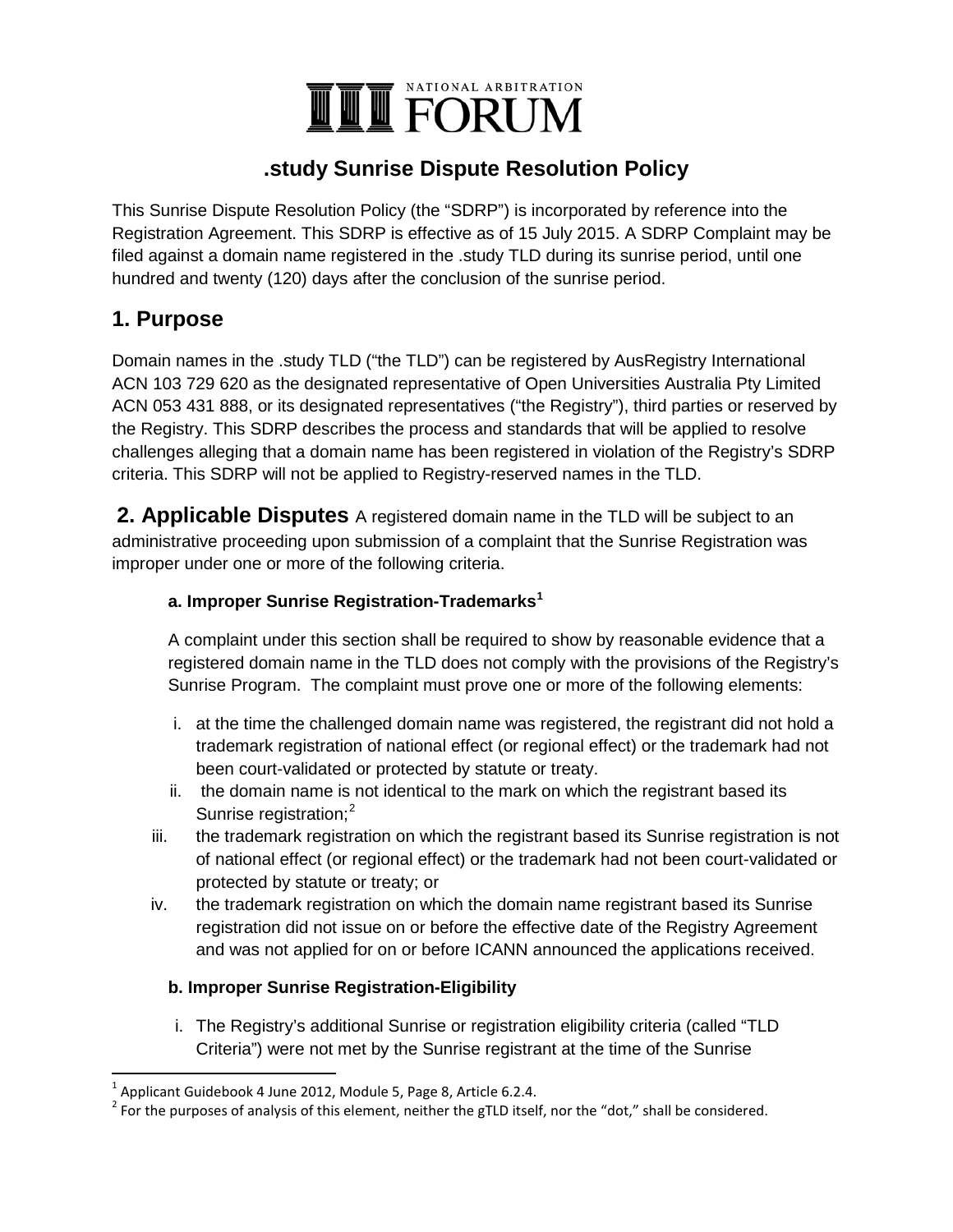registration. The Complainant shall submit a copy of the Registry's sunrise registration policy with a Complaint based on this SDRP para. 2(b). The Complainant may show by the submission of reasonable evidence that the additional Registryspecific restrictions were not met, were falsified, or were in error at the time of the sunrise domain name registration.

Any SDRP claim brought under this Policy for domain names registered in the .study TLD shall be brought one hundred and twenty (120) days after the conclusion of the sunrise period.

## **3. Evidence and Defenses**

### **a. Evidence**

Panelists will review the Registry's Sunrise TLD Criteria, which are required to be submitted with the Complaint, in making its decision.

### **b. Defenses**

Harmless error. A Respondent may produce evidence to show that, although the sunrise registration was granted based on submission of the wrong documents, or documents containing an error, the true and correct evidence existed at the time the sunrise registration was applied for and, thus, the registration would have been granted.

**4. Remedies** The remedies available to a complainant for a proceeding under this SDRP shall be limited to:

#### **a. Improper Sunrise Registration**

If the Panelist finds that the domain name was improperly registered during the Sunrise period, the sole remedy for a Complaint filed under SDRP 2(a) shall be cancellation of the registration and return of the cancelled domain name to the pool of available names available for registration in the TLD. If the Complainant independently qualifies to register the domain name, such application may be made to the Registry, or registrar, as applicable.

# **5. Procedure**

### **a. Dispute Resolution Provider / Selection of Procedure**

A Complaint under this SDRP shall be submitted to the National Arbitration Forum ("Forum") by submitting the complaint directly to the Forum. The Forum will administer the proceeding and select a qualified and eligible Panelist ("Panelist"). The Forum has established Rules for National Arbitration Forum's Sunrise Dispute Resolution Policy ("Rules"), setting forth a fee schedule and other technical and process requirements for handling a dispute under this SDRP. The proceedings under this SDRP will be conducted according to this SDRP and the applicable Rules of the Forum.

### **b. Registry's or Registrar's Involvement**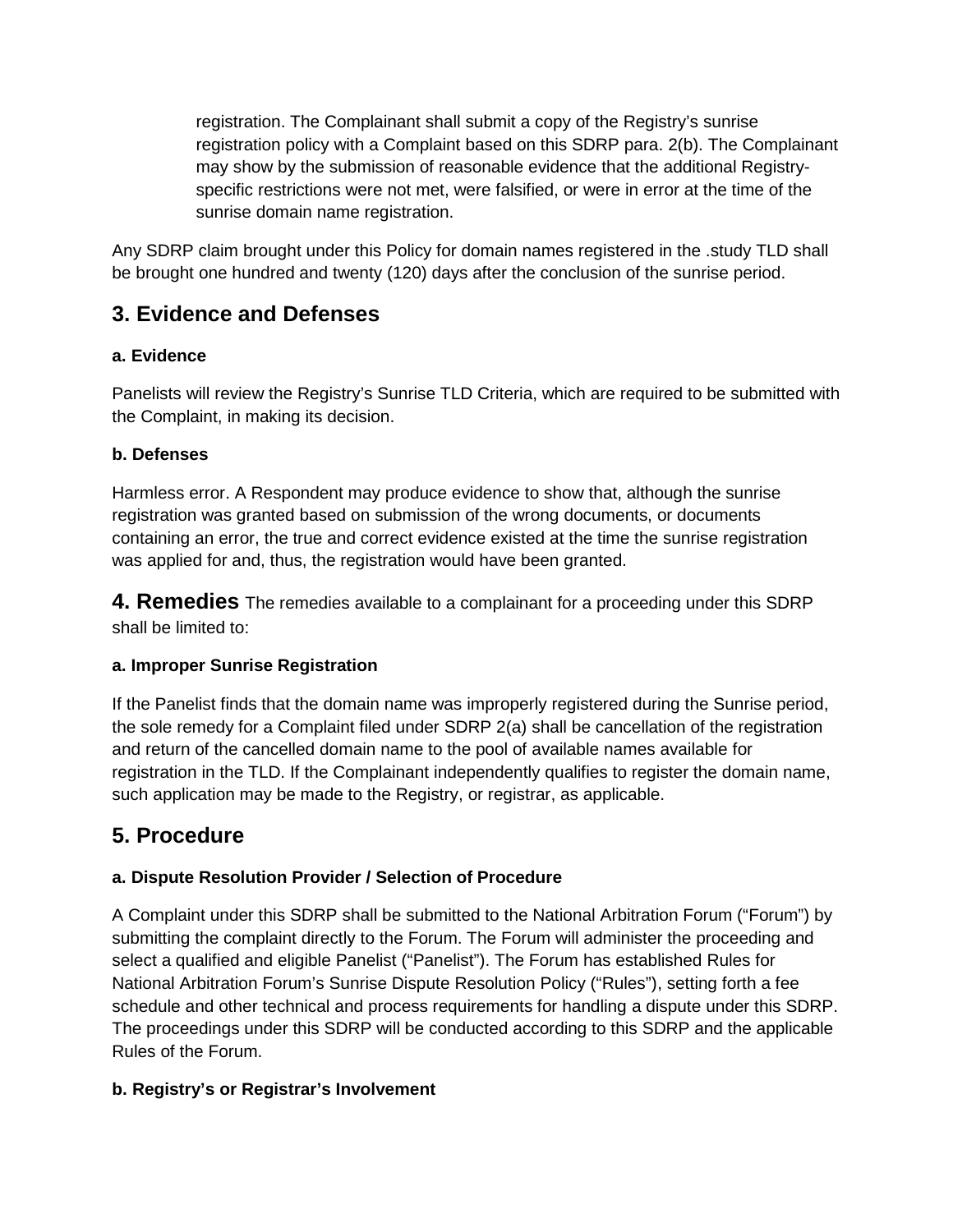Neither the Registry nor registrar will participate in the administration or conduct of any proceeding before a Panelist. In any event, neither the Registry nor the registrar is or will be liable as a result of any decisions rendered by the Panelist. Any sunrise-registered domain names in the TLD involved in a SDRP proceeding will be locked against transfer to another domain name holder or another registrar during the course of a proceeding.<sup>[3](#page-2-0)</sup> The contact details of the holder of a registered domain name in the TLD, against which a complaint has been filed, will be as shown in the registrar's publicly available Whois database record for the relevant registrant. The Registry and the applicable registrar will comply with any Panelist decision and make all appropriate changes to the status of the domain name registration(s) in their Whois databases.

#### **c. Parties**

The registrant of a registered domain name in the TLD shall be promptly notified by the Forum of the commencement of a dispute under this SDRP, and may contest the allegations of the complaint or show other cause why the remedy requested in the complaint should not be granted in accordance with this SDRP. In all cases, the burden of proof shall be on the complainant, and default or other failure of the holder of the registered domain name shall not constitute an admission to any allegation of the complaint. The Forum shall promptly notify all named parties in the dispute, as well as the registrar and the Registry of any decision made by a Panelist.

#### **d. Decisions**

(i) The Panelist may state the basis on which the decision is issued in summary format and may include such commentary or guidance as the Panelist deems appropriate;

(ii) the decision shall state whether a registered domain name in the TLD is to be cancelled or the status quo maintained; and

(iii) decisions made under this SDRP will be publicly published by the Forum on its website.

#### **e. Implementation of a Lock and the Decision**

If a Panelist's decision requires a change to the status of a registered domain name, the Registry<sup>[4](#page-2-1)</sup> will wait ten (10) business days after communication of the decision before implementing that decision, unless the registrant submits to the Registry (with a copy to the Forum) during that ten (10) day period official documentation (such as a copy of a complaint, file-stamped by the clerk of the court) that the registrant has commenced a lawsuit to preserve its claimed rights in a court of competent jurisdiction over the parties and the registered domain name. If such documentation is received no further action shall be taken until the Registry receives (i) evidence satisfactory to the Registry of an agreed resolution between the parties; (ii)

<span id="page-2-0"></span> $3$  A Registry may, though its agreement with registrars, instead require the registrar to perform the lock and/or implementation steps.

<span id="page-2-1"></span> $4\,$  A Registry may, though its agreement with registrars, instead require the registrar to perform the lock and implementation steps.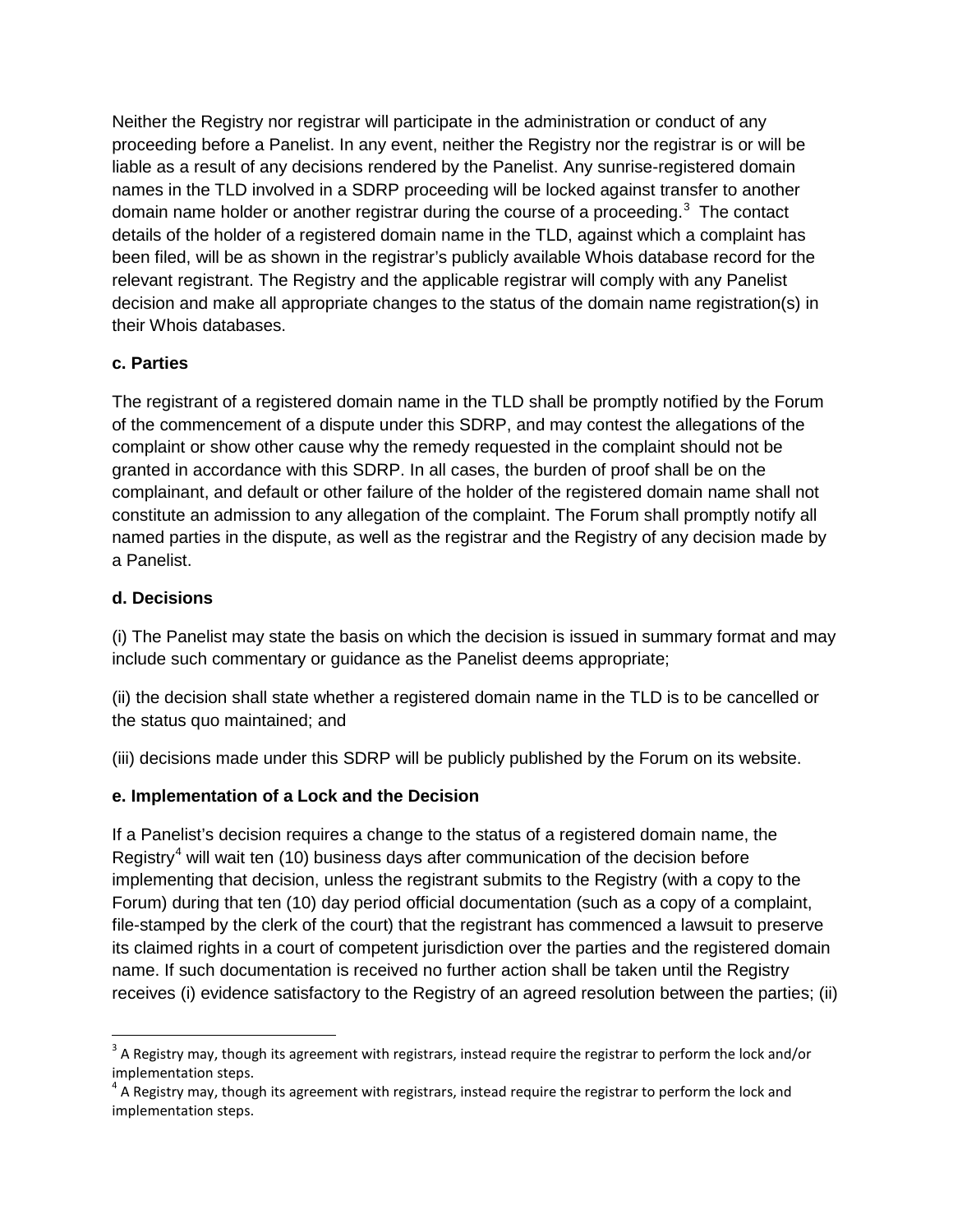evidence satisfactory to Registry that registrant's lawsuit has been dismissed or withdrawn; or (iii) a copy of an order from such court dismissing such lawsuit or otherwise directing disposition of the registered domain name.

**f. Representations and Warranties** Parties to a dispute under this SDRP shall warrant that all factual allegations made in the course thereof are true and correct to the best of their knowledge, shall remain subject to all representations and warranties made in the course of registration of a disputed domain name.

# **6. Maintaining the Status Quo**

During a proceeding under the SDRP, the registered domain name shall be locked against transfers between registrants and/or registrars and against deletion by registrants.

**7. Indemnification / Hold Harmless** The parties shall hold the registrar, the Registry, the Forum, and the Panelist harmless from any claim arising from operation of the SDRP. Neither party may name the registrar, the Registry, the Forum, or the Panelist as a party or otherwise include the registrar, the Registry, the Forum, or the Panelist in any judicial proceeding relating to the dispute or the administration of the SDRP policy. The parties shall indemnify, defend and hold harmless the registrar, the Registry, the Forum, the Panelist and their respective employees, contractors, agents and service providers from any claim arising from the conduct or result of a proceeding under this SDRP. Neither the registrar, the Registry, Forum, the Panelist and their respective employees, contractors, agents and service providers shall be liable to a party for any act or omission in connection with any administrative proceeding under this SDRP or the corresponding Rules. The complainant shall be directly and solely liable to the registrant in the event the complaint is granted in circumstances where the registrant is lawfully entitled to registration and use of the registered domain name(s) in the TLD.

**8. Relation To Other Dispute Resolution Policies** This SDRP is in addition to and complementary with the Uniform Domain Name Dispute Resolution Policy ("UDRP"), the Uniform Rapid Suspension System ("URS") and any charter, nexus, or eligibility dispute policies adopted by ICANN or the Registry.

**9. Effect of Other Proceedings** The administrative proceeding under the SDRP shall not prevent either party from submitting a dispute concerning the registered domain name in the TLD to concurrent administrative proceedings or to a court of competent jurisdiction for independent resolution during a pending SDRP administrative proceeding or after such proceeding is concluded. Upon notice of such other proceeding, the SDRP proceeding may be terminated (in the sole discretion of the Panelist) in deference to the outcome of such other proceeding.

**10. SDRP Modifications** The Forum reserves the right to modify this SDRP at any time subject to the terms of its MoU with the Registry. Such revised SDRP shall be posted on the